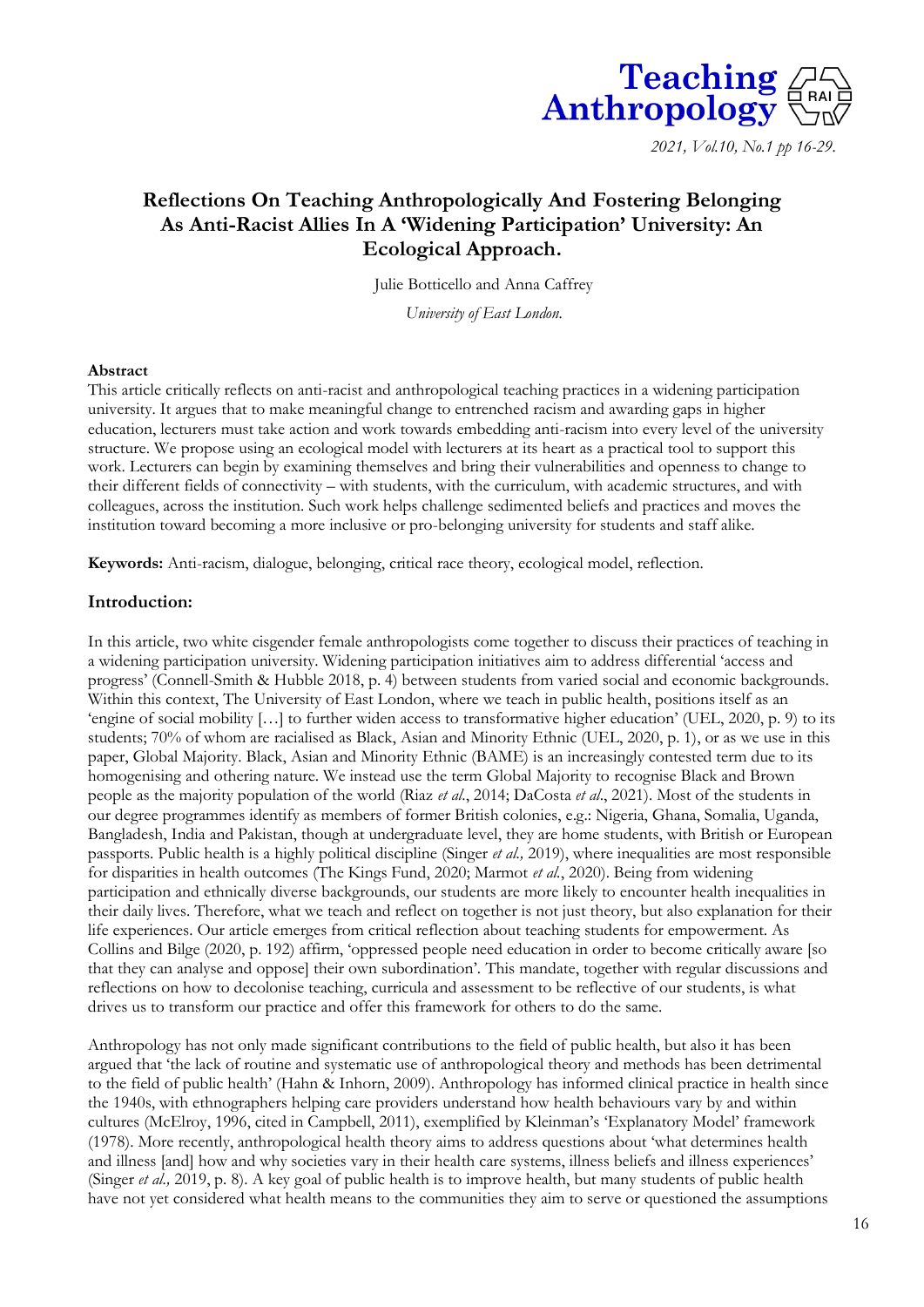behind the public health research they are assigned to read. Bourgois (2002, p. 259) argues that while public health practitioners such as epidemiologists receive training in quantitative methods they often lack education on 'how social power relations propagate illness in identifiable patterns across vulnerable populations', which social and medical anthropology can offer. Public health students need to be taught anthropologically and to use the style of critical engagement that underpins anthropology – taking into account cultural, political, and economic contexts – to more effectively interpret data. To lack the critical engagement that underpins anthropology risks ineffective public health practice that maintains oppressive hierarchies of power or widens health inequalities.

We have each taught or currently teach anthropology; we also aim to teach anthropologically. As a comparative study of people and their social and cultural worlds (EASA, 2015), anthropology's fundamental practice is situated around 'engaging in a dialogue between the self and the other' (Coleman & Simpson, 2004 cited in Djohari, 2011, p. 21). This is done practically, through specific methods, and theoretically, via critical analysis. This dialogue asks that we step outside of our own cultural and theoretical assumptions toward understanding a diversity of historical, cultural and experiential phenomena (Desjarlais & Throop, 2011, p. 88, 92) and granting these 'the same significance [we] recognise in [our] own' (Benedict, 2005 [1934], p. 37). To teach anthropologically means to engage in dialogue with our students and facilitate them to speak for themselves as unique individuals with 'multiple' (Zuñiga *et al.,* 2007, p. 10), 'complicated, internally diverse or contradictory' (Tuhiwai-Smith, 2012, p. 77) identities and alliances. This is not just about giving students a voice, but also about embracing the possibility of change in our selves and our practices as teachers. The comparative aspect of anthropology often lies between our selves, beliefs and ways of life (Wagner, 1981) and those with whom we engage. Therefore, through an intention to teach anthropologically, we can reflect on the failings of our higher education (HE) systems, our roles in these failings and undertake practical changes that validate our students' histories, cultures and experiences within it.

We propose an ecological approach as a tool for colleagues to utilise in unpacking their own identities, their relationships with students, their curriculum and approaches in the classroom, as well as their wider work within their university outside the classroom. This is to move beyond cursory enactments of 'diversity' toward creating an anti-racist and pro-belonging epistemological pedagogy. Colleagues can use the model alone or with students and other colleagues to map their current strengths as well as to identify areas for future opportunities and collaborations.

## **Privilege, Positions and Problems**

White people experience white privilege through greater access to power and resources than their Global Majority counterparts (McIntosh, 1988) and many Global Majority students experience both microaggressions and overt racism in UK HE (Gillborn, 2005; Arday & Mirza, 2018). While this is not to say all white people living in Britain enjoy access to HE, as many face oppressions such as classism, sexism and ableism, it is to acknowledge that once in HE, many white people are facilitated by white privilege and white supremacy (hooks, 1989, pp. 112-119) toward greater academic success. This is borne out statistically. Among Global Majority students there is a long-recorded university awards gap<sup>i</sup> , which means universities are awarding white students higher class degrees than their equally qualified Global Majority counterparts even when class and parental education are taken into account (Advance HE, 2019b). This is often referred to as the 'BAME attainment gap', which for the past several decades has reinforced the deficit model of Global Majority students (Morgan, 2020). The deficit model does not critique the 'multiple, intersecting factors' such as 'unconscious and implicit bias, stereotype threatii and lack of expectation held by staff for students' (Wilson, 2017, p. 117) but blames the students, who are 'seen as substandard in their socialization practices, language practices, and orientation toward academic achievement' (Gonzalez, 2004, p. 20).

Decades of feel-good diversity activities such as Black History Month or tick box unconscious bias training for staff do not meaningfully redress intersecting power imbalances (Ahmed, 2012; 2017) and often fail to name racism or colonialism. These slick 'shams' (Mirza, 2018, p. 20) of diversity lead to a sense that universities are progressive and diverse spaces for students, when in fact among UK degree entrants, continuation rates are 91.3% for white students compared to 82.8% for Black students (Advance HE, 2019b, p. 110). And for those students who do continue, 80.9% of white students are awarded first class or 2.1 degrees compared to 56.3% of Black students – an awarding gap of 24.6% (Advance HE, 2019b, p. 110). Nationwide 0.6% of all professors and 3.1% of heads of HE institutions are Black (Advance HE, 2019a, p. 59). Although there is burgeoning recognition within disciplines (i.e.: RHS, 2018) work remains to be done across HE to reorientate staff practices, management ethos and guiding epistemologies away from whiteness.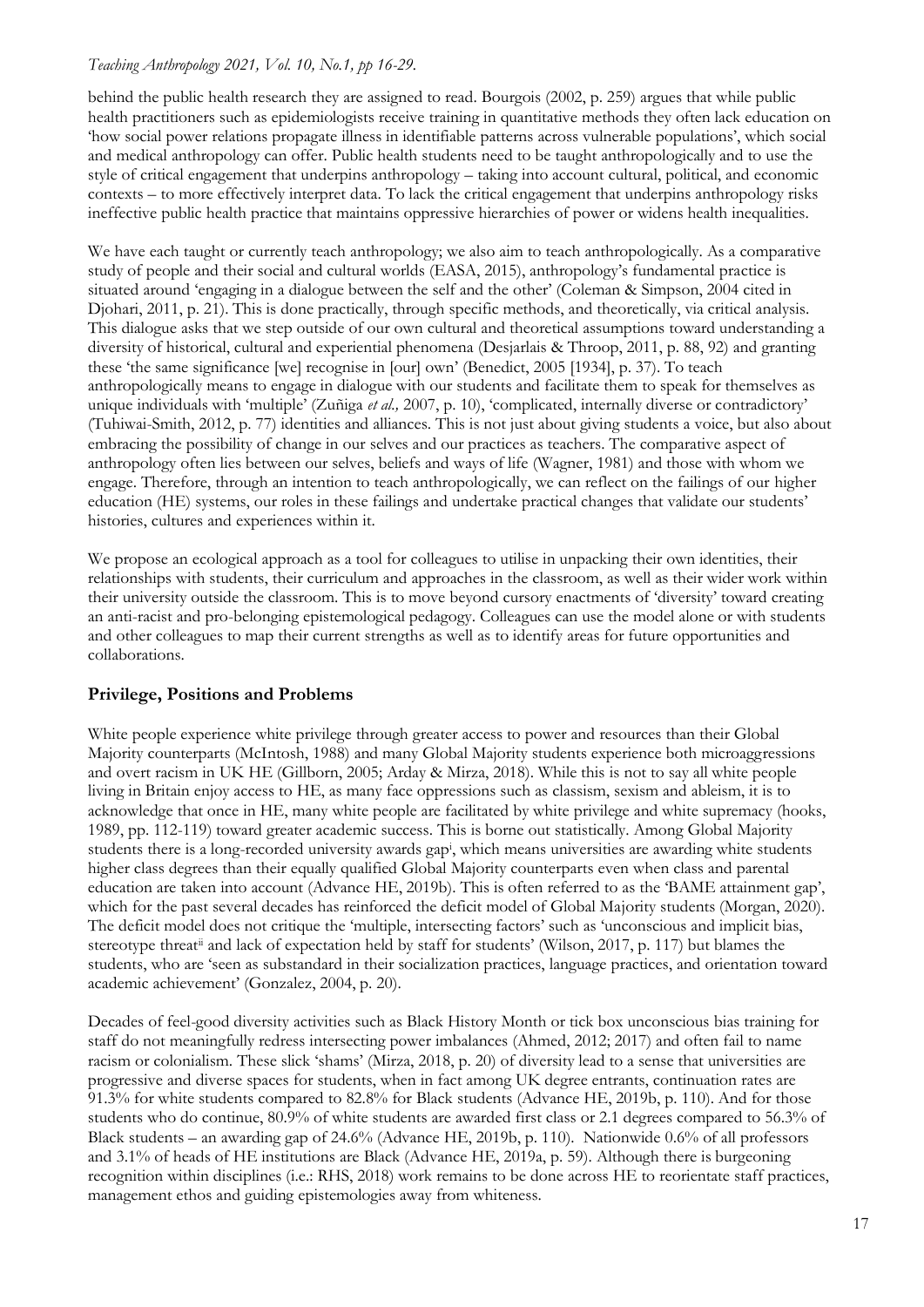Anthropology does diversity as a core epistemological aspect of the discipline – through ethnographic practices and culturally relativist approaches with people often unlike our selves. Anthropology emphasises the 'underlying social relations and the informal workings of structures, networks, and interactions that produce and reproduce inequality' (Mullings, 2005). Anthropology can also help us move beyond merely telling students that yes, race is a social construct, and crucially, can assist them in seeing how structural racism permeates the fabric of the world around them. Anthropology does have a complex relationship with racism, previously fuelling 'scientific racism' that upheld racialised hierarchies, which justified the horrors of colonialism and eugenics (Mullings, 2005). But anthropology also holds significant anti-racist and social justice traditions (ABA, 2020; Benedict, 2005 [1934], Boas, 1940; Davis, 1941; Farmer, 1999; Harrison, 1987; Hurston, 1935; Drake & Cayton, 1962 [1945]; Scheper-Hughes, 1990; Street, 1987), and affords us useful dialogic and self-reflective tools in the classroom to help decolonise and disrupt the current white supremacist system. By using these tools in our public health modules, to be discussed below, we question whose truth we are learning, problematize positivist state and international NGO definitions of 'health' and teach our students to reflect on their assumptions that may perpetuate rather than overcome 'hegemonic' and 'damaging discourses' (Paris & Alim, 2017, p.11), for example, around sexism and homophobia. We use ethnographic texts that centre a multiplicity of counter-hegemonic voices in the classroom and enable students to engage meaningfully with varied local groups and communities using ethnographic techniques.

## **Methodology**

We frame this paper within an ecological paradigm. Drawing on the work of  $20<sup>th</sup>$  century structural anthropologists, LeCompte and Schensul (2010; 2016) offer that the paradigm highlights 'systems of mutually reinforcing and sustaining components' (LeCompte & Schensul, 2010, p. 72). They suggest that ecological research promotes adaptation over conflict to understand the persistence of social systems as well as how these can change. LeCompte and Schensul (2016, p. 138, 142-3) further offer that models can assist us in understanding complex systems by enabling individuals to think about the causes of a given situation and where best to intervene. By adopting such an approach, we are neither looking to compartmentalise problems nor to suggest we have created a definitive account. We are suggesting that using the model can highlight where particular aspects of problems lay and create the possibilities for change in those areas.

Working with the ecological metaphor, we start with our selves to consider our praxis, as reflection and action for change (Freire, 1996, p. 33). Moving through the levels, we consider lecturer relationships with students, approaches to teaching, engagements with students and staff outside formal learning, and initiatives in the higher structures of the university (see Figure 1). We centre educators because they can either 'work in ways that legitimize and reinforce the status quo or in ways that liberate and transform the possibilities people see in their lives' (Brookfield 1995, p. 207). To this end, student voicesiii are included across different levels to articulate their experiences of these possibilities. In elaborating the model, we aim to reveal that each field, while discrete, is 'dynamically interacting' (Lee, 2017, p. 262) with other fields, showing that change is feasible, especially when beginning with our selves.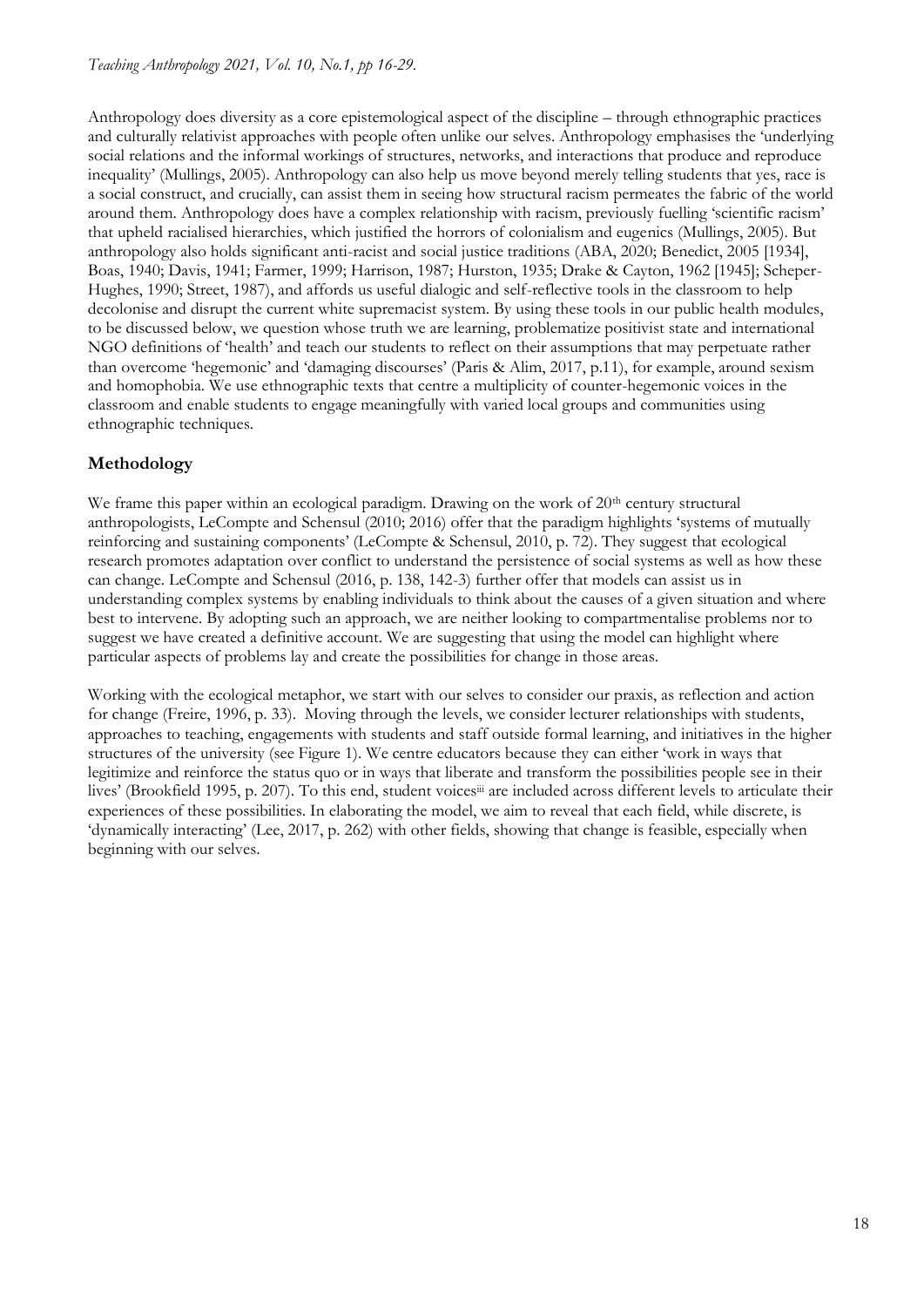

Figure 1

## **Self (Level 1)**

At the centre of the model is the self. Self-reflection is a critical starting point as white academics working with students who are predominately racialised as Black and Brown. Without critical reflection working to unpack white fragility<sup>iv</sup> (DiAngelo, 2011), white educators risk reproducing these power imbalances in the classroom and being complicit within a culture of white supremacy in post-colonial Britain. Taking an ecological approach, we begin by interrogating our own beliefs. From this perspective, initial desires to 'make a difference' and champion 'diversity' can be interpreted instead as salvation ideologies that perpetuate power imbalances. Upholding deficit model thinking, which blames 'isolated and individual' (Crenshaw 1991, p. 1242) students for their outcomes, blinds us to recognising that success or failure in HE is 'social and systemic' (Crenshaw 1991, p. 1242) and reproduces inequities for Global Majority students (Yosso, 2005, p. 75). As white lecturers in one of the UK's 'most diverse universities' we have come to understand that an anti-racist practice must be a core component of our professional competence. The work does not end.

The first step in the approach, then, is to identify gaps in your knowledge and understanding and actively seek to re-educate yourself. For anyone serious about changing their teaching practices reading a range of Critical Race Theory – Bell (2008), Crenshaw (1989, 1991, 1996), Delgado and Stefancic (2018), and Gillborn (2006) – Black Feminist theorists –Ahmed (2012, 2017), Davis (1990), Collins (1999), hooks (1989), Lorde (1977), and Sharpe (2016) – and critical pedagogy –Alexander (2008), Cowden and Singh (2015), Freire (1996), hooks (1994), Singh (2011), and Tuhiwai-Smith (2012) – is essential. These will assist you in engaging in 'ongoing critique of the West's most confident, characteristic discourses' (Clifford, 1986, p. 10) about its 'universal hegemony' (Hesse & Hooker, 2017, p. 445) over other knowledge bases. In countering western histories of erasure, Tuhiwai-Smith states that '*coming to know the past* [is] part of the critical pedagogy of decolonisation' (2012, p. 36, italics original). Coming to know our collective pasts of whiteness, in examining our selves and seeking beyond self-affirming rhetoric, we move into spaces of discomfort and become open to alternative interpretations. Part of the process has been engaging in 'difficult conversations' with those harmed by white privilege (Zuniga *et al.,* 2007), taking this out of an abstract realm and into a personal encounter. As hooks (1994, p. 61) advocates, linking everyday, personal experiences to 'processes of self-recovery [and] self-realization' enables practice and theory to converge and new understandings about our selves and our role in upholding anti-racist practices and epistemologies to emerge.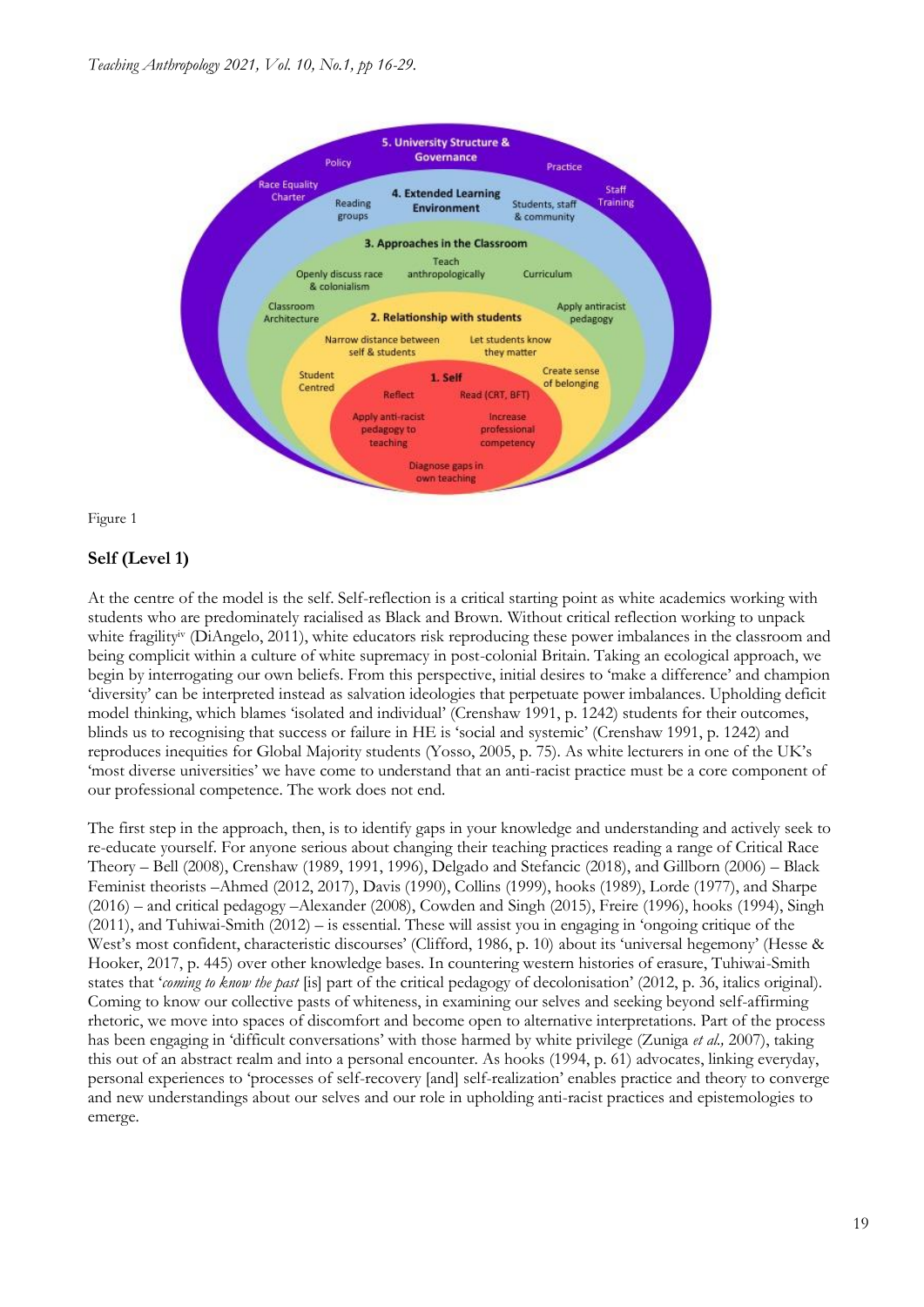## **Our Relationship with Students (Level 2)**

The next level in our model attempts to articulate the type of relationships we try to foster as co-creators of the classroom experience (hooks, 1994). Following Freire (1996, pp. 74-75), we position our selves as 'teacherstudents' in dialogue with 'student-teachers' with the view that in this environment we each learn from one another. Within the anthropological canon, this can be understood as 'cultural poetics', 'an interplay of voices' and 'of positioned utterances' (Clifford, 1986, p.11), where we do not 'compartmentalis[e] our Selves' (Djohari 2011, p 26) as separate from our students, but actively engage with them.

This dialogic engagement begins at the outset of each module. For example, Anna, who leads on an Anthropology of Health module, asks each student to introduce themselves on the first day of class. In a classroom of 100 students this takes up most of the class time, yet it feels invaluable to welcome each voice and identity into the space. In one of these introduction sessions, students named 28 nations with which they identified. Many students volunteered other important cultural identities such as language, ethnic group, parenting status and religion. Students fed back that those introductions were often the first time a teacher asked them their names or where they are from – a small gesture but one that signifies each student is important and is an active contributor to the classroom experience rather than a passive receiver of information. Teachers also introduce themselves and share personal information that mirrors what students have shared, for example being immigrants to the UK and parents. In addition to aiming to break down the teacher–student hierarchies, it is also important to call attention to racialised power hierarchies that exist in HE. Although not always comfortable, Anna also names her whiteness and opens a dialogue on racialisation, privilege and racism, to be continued throughout the module. Lee notes that to be human is to be vulnerable, but these vulnerabilities are differentiated by 'social positionings, particularly with regard to race, ethnicity, class, gender, sexual orientation and constructions of ability' (Lee, 2017, p. 262). The intention is that by breaking the silence on race and privilege, more open dialogue throughout the module can take place. It also means demonstrating to our small minority of white students that reflecting on their whiteness is important. Calling out these privileges does not erase them, but it creates the opportunity for us to unpack our experiences and connect them to wider dynamics in the public health sector and UK society.

In addition, early on in the module, Anna and her students engage in a value creating exercise to collectively determine our expectations of each other through dialogue, capturing our aims and values to refer to later, especially if conflict arises and we need to remember. Cohorts vary in their desires but frequently ask to be respected, listened to and supported. They expect to treat each other with respect even when they disagree. Anna encourages students to be open and curious with each other, themselves, and the module. Similar to entering the field, where researchers learn to see through their participants' eyes and learn about what matters to them (Schensul & LeCompte, 2016, p. 45), teaching anthropologically involves a rebalance of the hierarchies and power structure of the classroom.

This 'interplay of voices' (Clifford, 1986, p. 11) is not confined to introductory sessions, but continues throughout the delivery of each module. When undertaking a mid-module review focus-group with undergraduate students, Julie's students reflected on how they experienced both non-discursive and discursive teaching. One student mimicked what they understood their non-discursive lecturers might be thinking while teaching:

Don't interrupt me. Don't question me! Sit there and listen, because I am the lecturer. I know what I am talking about, so don't say anything (2020).

Several students responded, one stating that they would be 'grilled' if they asked a question, while another offered that 'there's not enough time to have an input,' because the lecturer will fill the class with their agenda, leaving no time for any interaction or input from students. A further student summarized, saying, 'you can't approach them, you can't ask questions… Everybody just swallows everything inside'.

There are many challenges to fostering dialogue in the classroom, including navigating high staff-student ratios; working in spaces designed for didactic learning, such as tiered lecture theatres; or in unfamiliar environments, such as online learning platforms; and a fear that engaging in dialogue will prevent necessary content from being delivered. Overcoming these challenges can be achieved, however, through a shift in practice and intention. Some options include creating small student discussion groups, whether in-person or online; giving students the chance to share amongst themselves, balanced with teachers dropping in to listen and provoking through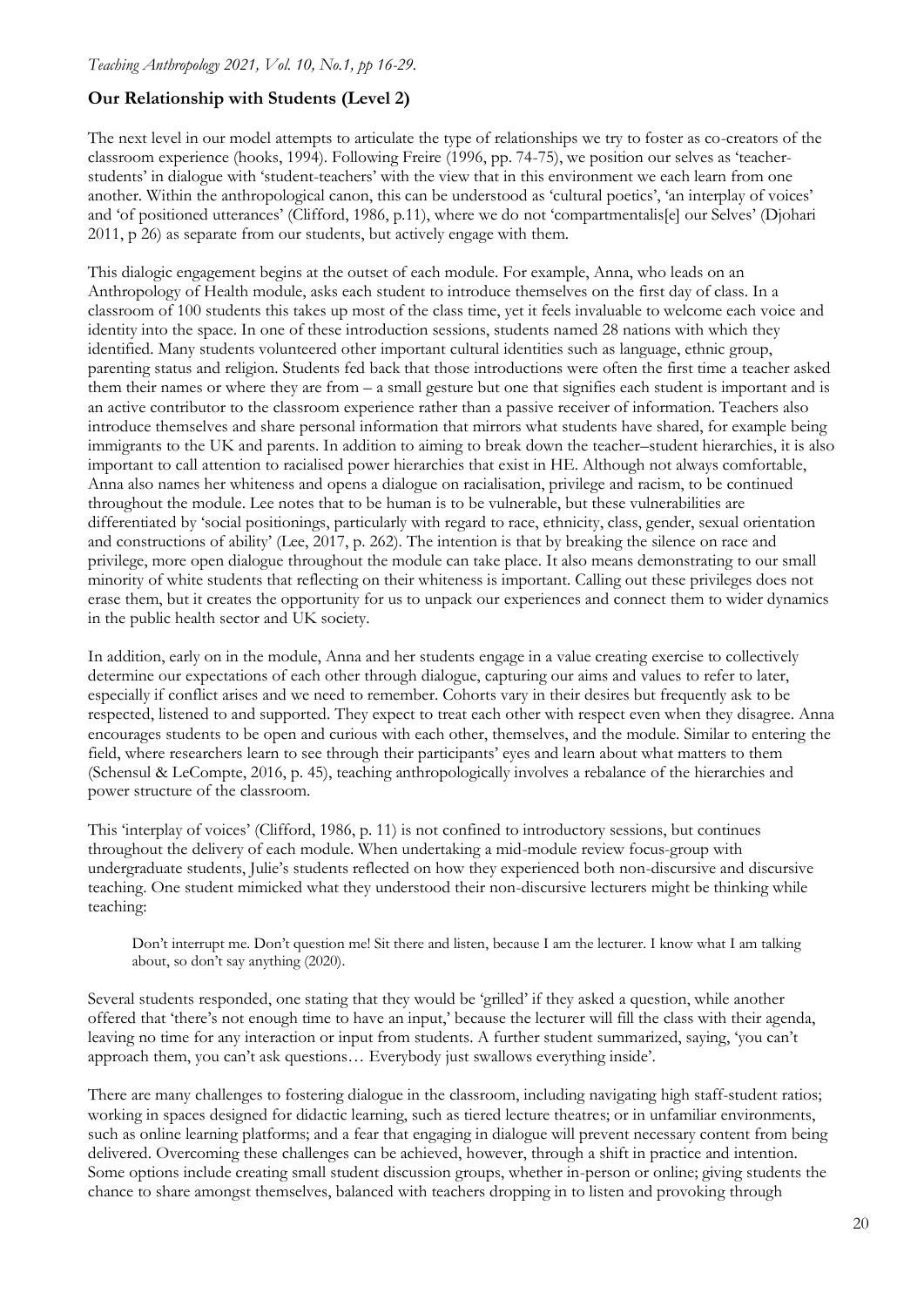questioning; hosting class debates; developing group tasks; and ensuring there is time for students' individual or collective feedback. These suggestions can be situated within pedagogical theory on creating discursive classroom spaces, in which five tenets – of being collective, reciprocal, supportive, cumulative and purposeful (Alexander 2008, p.113) – offer a framework through which lecturers and students can better position and place discursive learning.

Classes that facilitate students being able to ask questions, talk to one another, and learn from one another, open up the learning space to shift away from information transmission to meaning making (Miller 2003) and concept formation (Kozulin *et al.,* 2003) as a sociocultural process. In Julie's mid-module review, when commenting on discursive learning, students offered a variety of positive responses. One student noted that they felt most engaged when the topic under discussion resonated with their life experiences, 'because I actually have an understanding of what you were talking about.' The student who felt that they had to swallow their ideas and questions, shared that in dialogic learning, 'we can express our feelings, how we felt [about] a question, what we are doing [and what] your questions [are doing] to move us forward.' While personal experiences and feelings may seem out of place in academia, it is through personal responses to ideas, and how these sit within their current understandings, that enable new formulations to take place. Another student summarises what dialogic learning brings, saying:

Not everyone sees things from the same perspective. So the fact that, especially here, we can discuss different ways to look at something or approach something, it helps all of us get to the same place (2020).

Creating a dialogic classroom means valuing each student's uniqueness of perspective and experience. Brookfield (2017, p. 15) tells us that students 'come to understand that authentic collaborations will happen only if teachers spend considerable time earning students' trust by acting democratically, fairly and respectfully toward them.' Even if we push students to think of themselves as co-creators or collaborators in the classroom with more shared power, it will not work if we do not authentically value each student (hooks, 1994) and foster a strong sense of caring – or even love – between us. What does love mean in the HE context? Love in this context means willing the good of another, and offering active care for the whole person' (Brooks, 2019). Love or deep caring for students is something that takes a certain amount of vulnerability, openness, and time – three things that can be difficult to do while working within the current pressurised system of HE institutions in the UK. Love is also not the same thing as coddling students; lowering expectations or protecting students from growth are forms of racism (Cole, 2019; Wilson, 2017). Miller (2003, pp.296, 312) notes that teachers' deep respect for learners as human beings with burgeoning confidence and abilities is significant in enabling students to be able to learn effectively. It is important to strive to deeply understand and listen to students, to create opportunities for dialogue and connection, and to reinforce a shared sense of purpose and excitement.

## **Our Approach to Teaching / Classroom / Curriculum (Level 3)**

In this level, we consider the structural changes we are working towards in designing our modules, such as using critical and anti-racist pedagogical methods (hooks, 1994; Cowden & Singh, 2015), culturally sustaining assessment (Ladson-Billings, 1995; Paris & Alim, 2017) with careful attention to why and how we award marks to students, and a more diverse and critical curricula. We also consider the architecture of power, evidenced in the layout of the classroom. The overall aim is to not only close award gaps between our white and Global Majority students, but also to narrow the distance between students and teachers and see graduates of all backgrounds empowered to work towards dismantling unjust systems after completing their degrees.

One approach we use is to speak with students about the pedagogical methods that underpin our teaching and why. Anna and her final year BSc students sat in a reading circle and read aloud from *Teaching to Transgress* (hooks, 1994), reflecting together on the pedagogical approach by US feminist professor and author bell hooks, who powerfully calls for 'education as the practice of freedom [instead of] education that merely strives to reinforce domination' (hooks, 1994). Students shared that they better understood why actively participating and shaping their own learning journey is more effective than passively listening to didactic lectures – a noticeable shift from previous complaints about a lack of PowerPoint slides. Many students appreciate sitting in a circle or in small groups, which redresses some of the power imbalances between teacher and student, and encourages both visibility and a sense of belonging.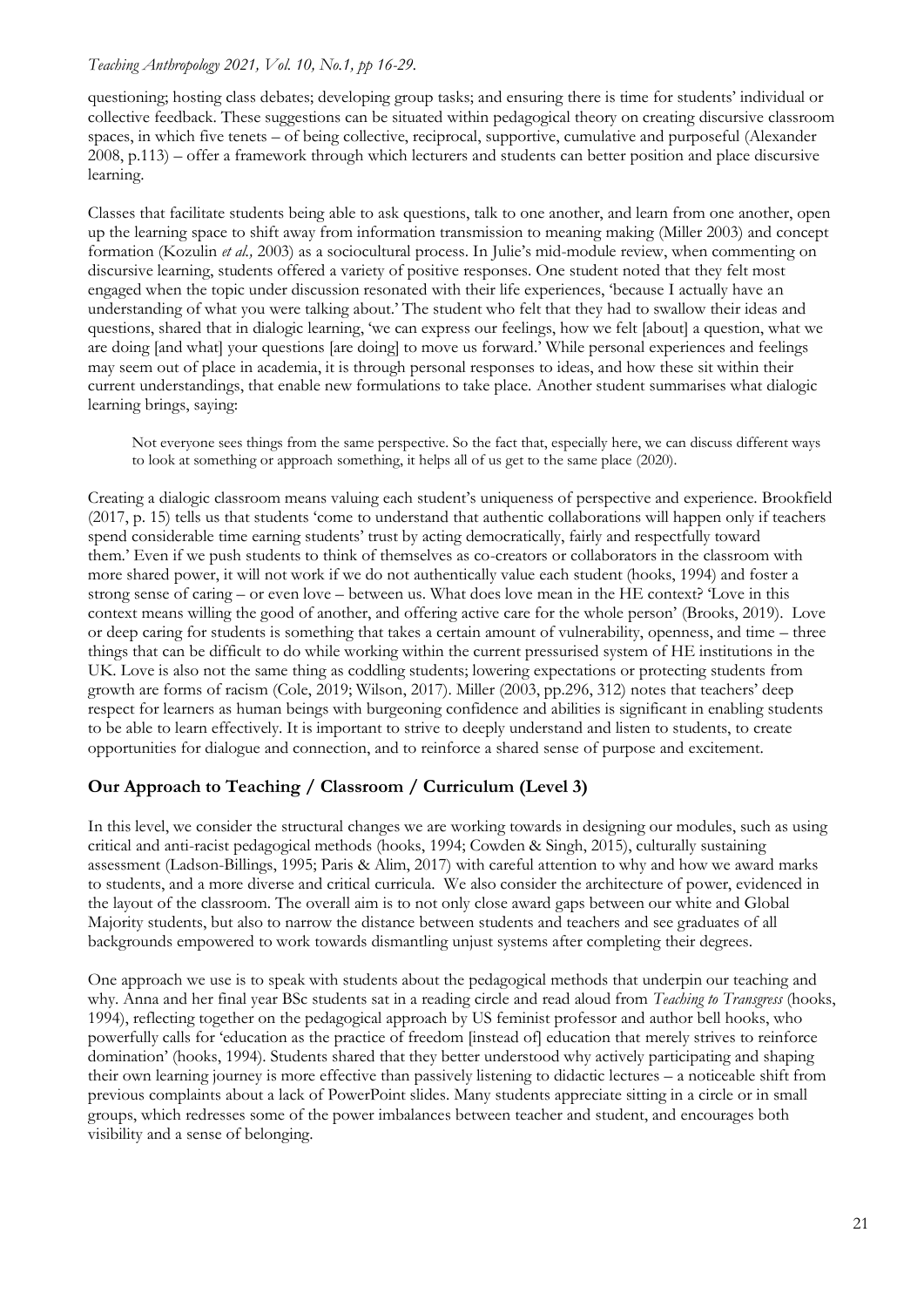In thinking about what these types of learning experiences enable, one student reflects that:

It falls in line with what you are discussing, which is about social determinants… Because being there, because being around people, interacting and putting energy, positive energy from each other as we work… is very important for our own wellbeing as well (2020).

Responding to students' excitement of taking more control over their learning, Anna discussed with students what they would prefer for a final summative assessment, which led to replacing a timed exam in favour of creative presentations. Following a Critical Race Theory approach to teaching (hooks, 1994), students were able to pair their lived experiences and authoritative knowledge (Jordan, 1993 [1978]) with the skills and theories assessed. These intimate, personal and political presentations frequently leave both students and teacher welling up with emotion – they are academically rigorous yet transformative for all in the room.

Public Health England expects effective public health practitioners to be able to 'identify data needs and obtain, verify and organise that data' as well as 'critique published and unpublished research, synthesise the evidence and draw appropriate conclusions' (PHE, 2016). Through culturally sustaining assessments (Paris & Alim, 2017), students meet the public health practitioner requirements while also validating their experiences of health within theoretical explanations. From an academic skills perspective, the reading circles and small group activities scaffolded their oral presentation skills, leading to confident and creative presentations. Students reflect that not only does this approach lead to better understanding of theories and concepts and higher marks, but also a stronger sense of self and cultural pride. Some students realised after nearly three years studying together they shared powerful life experiences, such as undergoing female circumcision as children, experiencing HIV stigma, or surviving domestic violence. There is a feeling of liberation and bonding through sharing these stories, rather than continuing to hold them in silence.

Recently more attention has been paid to decolonising the curriculum, even with popular media recognising its importance (Turner, 2019). We note that it is important to take into account our community of learners, so that we can develop curricula in which Global Majority researchers and research agendas feature strongly. This affirms non-western scholarship and works toward challenging the status quo on western arbitration of knowledge (Tuhiwai-Smith, 2012, pp. 66-68) and topics of importance. This shift also offers academic mentors, as scholars, upon whom students can model their work and aspirations and from whom students can learn how to navigate their way forward in HE. After listening to the personal account of a Black female professor's journey through academia, one undergraduate student commented that, 'it was inspiring reading material with [this academic] and hearing first-hand her experiences' (personal communication, 2018); the student elaborated that the encounter encouraged her to persevere and maintain belief in herself and her aspirations.

Students' life experiences, while not homogenous or representing entire groups, illuminate structural power imbalances of intersecting oppressions such as racism, sexism, classism, ableism and colonialism. As Freire (1996) and other critical pedagogues argue, 'oppression is best apprehended from the experiences or vantage point of the oppressed' (Leonardo, 2004). In short, our students become powerful student-teachers (Freire, 1996, p. 74) when their unique voices, ways of knowing and experiences are shared and valued.

## **Connecting with Staff and Students Outside the Classroom (Level 4)**

Moving up a further level, we consider transformative work that takes place outside the classroom, but within the university space. In response to students' reluctance to engage in critique in their academic writing, Julie pioneered the *Many Voices Reading Group* (*MV*) to facilitate engagement with academic mentors from whom students may wish to gain inspiration. This extracurricular group has met biweekly throughout term time since 2016. It has developed much since its first iteration, including garnering interest from a widening circle of students, academic and non-academic staff and people from the local community (Botticello, 2020). To overcome the exclusions perpetuated by white structures of power – as knowledge and process – underpinning HE, a new approach, one based on dialogue and equitable sharing, was needed. The readings for *MV* are in large part taken from autobiographical/political essays and poetry; we have read Ta Nehisi Coates (2015), Angela Davis (2003), Reni Eddo-Lodge (2017), Safia Elhillo (2017), Roxane Gay (2017), Ken Saro Wiwa (2005), Bryan Stevenson (2014), Hibo Wardere (2016), Benjamin Zephaniah (n.d.), among many others. The readings and ensuing discussions reveal that far from being isolated instances, the autobiographic example helps connect personal experiences with wider 'historical and social processes' (Sharpe, 2016, p. 8). By emplacing these personal narratives within structures of power and disempowerment, *MV* group participants come to realise that their life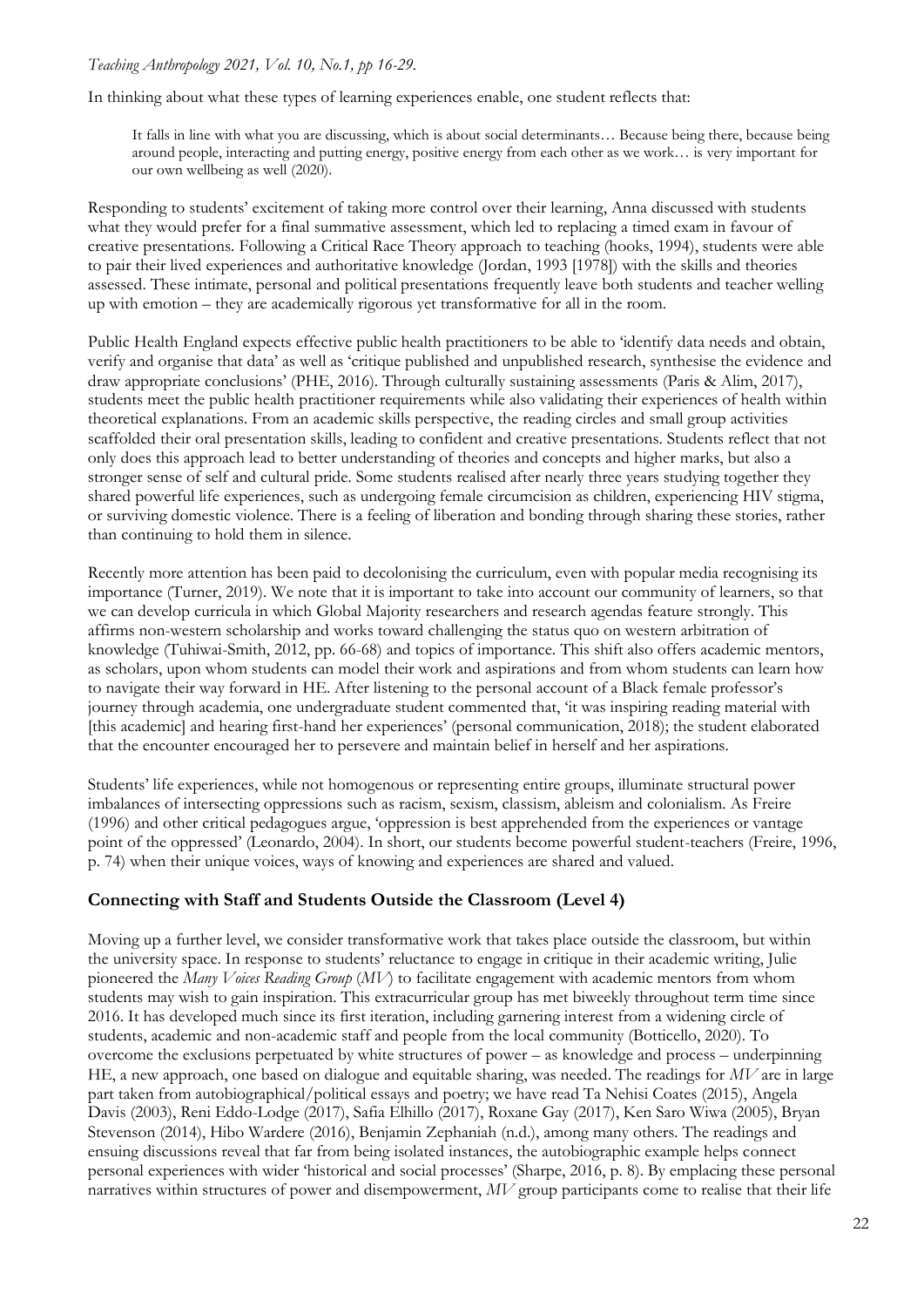situations are the result of the structures perpetuating white supremacy (hooks, 1989) and not the results of their purported merits or deficiencies.

Various colleagues suggested readings they knew and the *MV* curriculum was thus devised and continues to develop through this democratic, participant-led process. In keeping with the equitable positioning of the group, no one needs to read in advance of coming. The readings are printed and made available in each session, and we all sit together, in a circle, and begin to read aloud, embodying the words of the author as we speak them with our individual voices. The content is often challenging and can trigger different responses from the students, depending on their personal experiences. When reading one chapter from Roxane Gay's *Hunger* (2017), in which she shares her struggle with the shame of having been raped as an adolescent and found safety in food and a larger body, one student revealed that:

Reading it was hard due to its content. Though it is beautifully written and captivating, it was very brave of the writer to be so open. We all have a relationship with food both positive and negative at times. I could relate with the food side it of it, which was hard to read (2018).

Yet as the student relates, speaking others' words can create a situation of recognition, as in that moment, we connect to the person whose life experience we voice and potentially find something of this within our selves. When shared collectively, with support before, during and after, as needed, engaging with relevant though difficult topics collectively enables different forms of discovery, through dialogue with oneself, with the author and with others in the room. This was not always easy due to the heterogeneity of students and staff assembled, who are coming from different social positions, racialisations, ethnicities, genders, sexual orientations, religious beliefs, abilities and experiences of cultural practices. Disagreement will often arise. In reflecting on this aspect, the above student expresses her appreciation for the validity *MV* engenders*:*

It teaches us that we all have a voice… It is [an] opportunity to learn from each other and [whether] in agreement or disagreement [with] the reading, [we can] still be respectful of everyone and listen to each other despite our differences (2018).

Wilson (2017, p. 118) reveals that students have shared with her how MV facilitates student learning in their core curriculum, because it engages in 'key concepts they can identify with'. She also notes that because the content speaks to and excites the students, they 'carry on discussing social justice issues long after the sessions finish' (2017, p. 118). *MV* strengthens alternative histories and experiences and offers a supportive space to give voice to those who have been oppressed, whether as authors in the texts or participants in the room. As a result, we have seen how students have grown in confidence in the classroom through cultivating a sense of belonging by being seen, heard and validated in *MV*.

## **Anti-racist Pedagogy Training and the Equity Collective (Level 5)**

At the highest level of our model, this section considers work with colleagues at the level of policy and practice. For several years, many academics have been involved in working to reduce the 'attainment gap'. Julie was part of The Race Equality Charter Mark self-assessment team, led by Professor Marcia Wilson, with whom the team worked closely. The team conducted institutional research on the 'representation, progression, and success of minority ethnic staff and students' (Advance HE, 2020) at our university. In 2019, it was awarded a bronze Race Equality Charter Mark. In the wake of this award, there has been an increased awareness of anti-racism at our university. An Office for Institutional Equity, which sits at director level, was created to address inequalities within the institution by implementing sustainable cultural changes at the policy level. Goals of the office include ensuring anti-racist teaching practice and awarding gap reductions are tied to staff annual Professional Development Reports (PDRs). As a precursor to this policy, colleagues interested in anti-racist and decolonial practice in HE have come to form the Equity Collective (EC). There are several boards and committees that serve similar purposes around equality and diversity but the EC is specifically looking at learning and teaching theory and practice across the institution.

With members of the EC, Anna has developed and delivered anti-racist pedagogy training to teaching staff across the University. What makes this training unique compared to typical diversity training is that it aims to take colleagues on a developmental learning journey. It also places emphasis on participation and reflection, as opposed to tick box exercises such as online unconscious bias training, which tend to be didactic and solo in nature. In the first of three half-day workshops, colleagues facilitate discussions and reflections on racial literacy (Jones, 2019) and white supremacy in HE (Cole, 2019). We closely examine the university-awarding gap and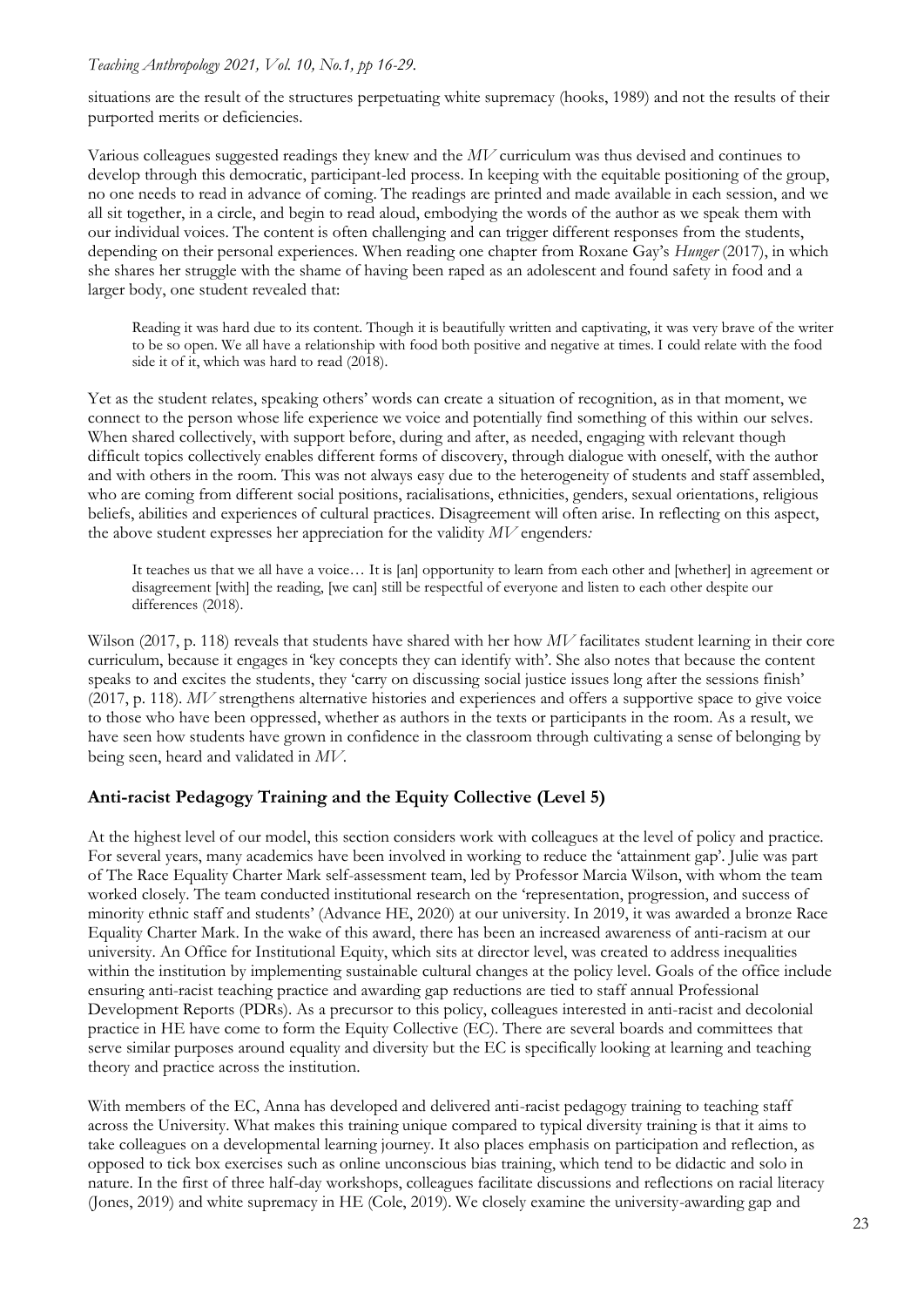unpack long held views arising from a deficit model approach to teaching widening participation students (Morgan, 2020). Anna facilitates a *MV* style-reading circle where colleagues take turns reading aloud from the 2018 Race Equality Charter survey responses of our staff and students – their voices exposing race-related bullying on campus, white-washed curricula, ambivalence about diversity from some non-ethnic minority staff and students, as well as some bright spots in inclusive practice. In the second session, anti-racist pedagogy and decolonizing education are more deeply explored, using teachings from Critical Race Theory, anti-racist teaching and critical pedagogues. Finally, several weeks after reflection and practice, the third session creates a space for dialogue and sharing about what has and has not worked and how to continue the work going forward. Many staff have shunned these workshops, not wishing to delve into the unsettling work of unpacking privilege and understanding the effects of racism embedded in approaches to teaching, curricula and assessments. However, for those who have attended, these workshops have been extremely valuable for engaging in uncomfortable conversations about race and power, increasing self-reflexivity among participants, and making positive structural changes towards a more inclusive or pro-belonging university for Global Majority students and staff.

## **Moving Forward Toward Future Possibilities and Solutions**

Throughout this article, we have elaborated on a model that proposes change to begin with us and from that position, articulates potential influences across different levels of practice within the university. Through those changes, whether already established or still works in progress, we can begin shifting the sedimented foundations of inequity and exclusion within anthropology and across HE more generally. In one of her many books dedicated to raising consciousness in academia, bell hooks (1989, p. 25) states that,

True politicization – coming to critical consciousness – is a difficult, trying process, one that demands that we give up set ways of thinking and being, that we shift our paradigms, that we open our selves to the unknown, the unfamiliar […] If we do not change our consciousness, we cannot change our actions or demand change from others.

Her message resonates with the framework we have adopted. In moving forward, we must continue to reflect on what we need to change in our selves, facilitate for our colleagues, in curricula and in wider structures in the university so that students are supported in an environment that values their experiences, skills, and knowledge bases and helps them to achieve their potential. A pivotal means for undertaking this change is dialogue (Friere, 1996; hooks, 1989; Spivak, 1998; Tuhiwai-Smith, 2012). Having uncomfortable conversations leading to uncomfortable realisations causes us to question whether success is the result of privilege or merit, bias or worth, system or individual, and how we can work to 'dismantle' (Lorde, 1997) this system and replace it with one that encourages, supports, promotes and recognises all participants.

As this paper has shown, anti-racist teaching is not a process one can embark upon alone. Indeed, the model is predicated on dynamic interactions (Lee, 2017) occurring between different levels – and the people with roles to play in any of the levels – to effect change. In this collaborative paper, we have suggested one such mechanism that could facilitate the transformation of consciousness needed to transform the structures they uphold (hooks, 1989). We advocate that starting with the self can lead to new solidarities and strengths from which to work with others toward institutional change. To eradicate white privilege will require much effort across every level of the university to unmask the racism, white supremacy, and the intersections of discrimination and disadvantage underpinning the system, toward creating a physical and conceptual space where all can achieve recognition (Opara, 2017) and belonging. Moving forward, we look to consolidate the engagements we have begun, taking these beyond the walls of the university, working with local groups and schools, toward creating new realms of possibility on what diversity, inclusion and belonging can be.

## **Notes**

<sup>i</sup> At our institution, some colleagues argue we abandon the term 'attainment gap' and instead refer to the 'university awarding gap' highlighting structural and institutional barriers to progress over personal or individual barriers (Morgan, 2020).

ii According to Steele, stereotype threat is 'the threat of being viewed through the lens of a negative stereotype, or the fear of doing something that would inadvertently confirm that stereotype' (2011, p. 276-7).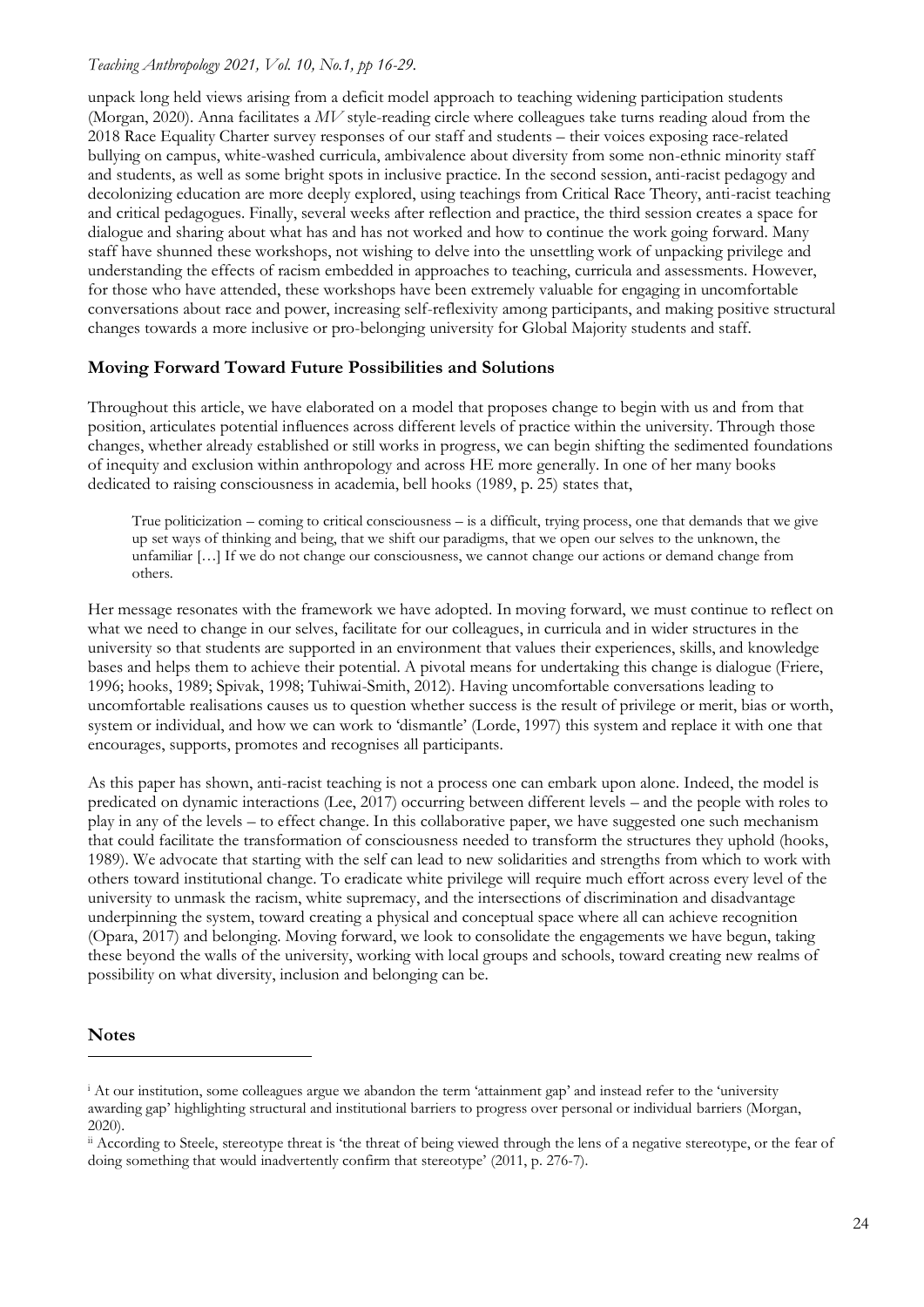iii This article draws on student centred research undertaken in 2017/2018 and in 2020/2021. Ethical approval was granted for each by the University Research Ethics Committee (UREC), under the application numbers UREC 1718-08 and ETH 1920-0236, respectively.

iv 'White Fragility is a state in which even a minimum amount of racial stress becomes intolerable, triggering a range of defensive moves. These moves include the outward display of emotions such as anger, fear, and guilt, and behaviors such as argumentation, silence, and leaving the stress-inducing situation' (DiAngelo, 2011, pp. 54).

#### **References**

- ABA (2020), 'ABA's History and Purpose', *Association of Black Anthropologists*, Retrieved 30 January 2021 from: <http://aba.americananthro.org/abas-history-and-purpose/>
- Advance HE (2019a), 'Equality in Higher Education', *Staff Statistical Report 2019*. London: Advance HE.
- ---- (2019b), 'Equality in Higher Education', *Students Statistical Report 2019*. London: Advance HE.
- ---- (2020), 'About ECU's Race Equality Charter', Retrieved 25 March 2020 from: [https://www.ecu.ac.uk/equality-charters/race-equality-charter/about-race-equality-charter/.](https://www.ecu.ac.uk/equality-charters/race-equality-charter/about-race-equality-charter/)
- Ahmed, S. (2012), *On Being Included: Racism and Diversity in Institutional Life*, Durham and London: Duke University press.
- ---- (2017), *Living a Feminist Life*, Durham and London: Duke University Press.
- Alexander, R. (2008), *Essays on Pedagogy*, London: Routledge.
- Arday, J. and Mirza, H. S. (2018), *Dismantling Race in Higher Education: Racism, Whiteness and Decolonising the Academy*, London: Palgrave Macmillan.
- Bell, D. (2008), *Race, Racism, and American law*, *Sixth Edition,* New York: Wolters Kluwer.
- Benedict, R. (2005 [1934]), *Patterns of Culture*, Boston: Mariner Books.
- Boas, F. (1940), *Race, Language and Culture,* New York: Macmillan Co.
- Botticello, J. (2020), 'Engaging Many Voices for Inclusivity in Higher Education'*, Journal of Impact Cultures*, 1 (1): 22-38.
- Bourgois, P. (2002), 'Anthropology and epidemiology on drugs: the challenges of cross-methodological and theoretical dialogue', *International Journal of Drug Policy*, 13 (4): 259-269.
- Brookfield, S. (2017), *Becoming a Critically Reflective Teacher, Second Edition*, San Francisco: Jossey-Bass.
- Brookfield, S. (1995), *Becoming a Critically Reflective Teacher,* San Francisco: Jossey-Bass.
- Brooks, D. (2019), 'Students Learn from People They Love', *New York Times*, 17/01/2019. Retrieved 28 January 2020 from: [https://www.nytimes.com/2019/01/17/opinion/learning-emotion-education.html.](https://www.nytimes.com/2019/01/17/opinion/learning-emotion-education.html)
- Campbell, D. (2011), 'Anthropology's Contribution to Public Health Policy Development', *McGill Journal of Medicine*, 13(1): 76.
- Clifford, J. (1986), 'Introduction', in J. Clifford and G.E. Marcus (eds), *Writing Cultures, The Poetics and Politics of Ethnography*, Berkeley: University of California Press, pp. 1-26.
- Coates, T.N. (2015), *Between the World and Me*, Melbourne: The Text Publishing Company.
- Cole, M. (2019), 'Anti-Racist Pedagogy Training,' 15/07/2019, University of East London.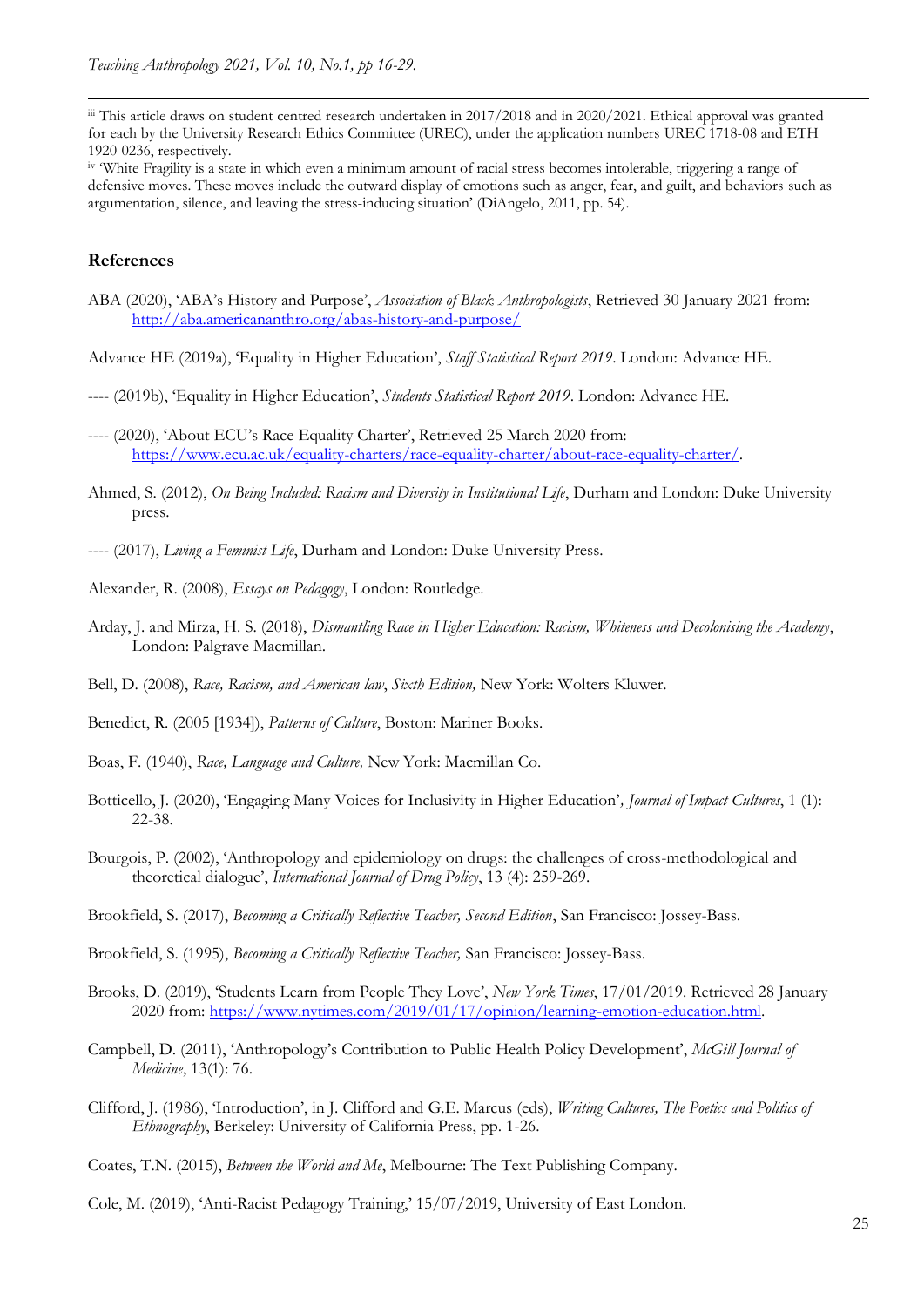- Coleman, S and Simpson, B. (2004), 'Knowing, Doing and Being: Pedagogies and Paradigms in the Teaching of Social Anthropology', in D. Dracklé and I. Edgar (eds), *Current Policies and Practices in European Social Anthropology Education,* Learning Fields Vol. 2, London: Berghahn Books, pp. 18-33.
- Collins, P.H. (1999), *Black Feminist Thought*. Oxford: Routledge.
- Collins, P.H. and Bilge, S. (2020), *Intersectionality, Second Edition,* Oxford: Polity Press
- Connell-Smith, A. and Hubble, S. (2018), *Widening Participation Strategy in Higher Education in England, Briefing Paper*, London: House of Commons Library, no. 8204, pp. 1-22.
- Cowden, S. and Singh, G. (2015), 'Critical Pedagogy: Critical Thinking as a Social Practice' in M. Davies and R. Barnett (eds), *The Palgrave Handbook of Critical Thinking in Higher Education*, New York: Palgrave Macmillan, pp: 559-572.
- Crenshaw, K. (1989), 'Demarginalizing the Intersection of Race and Sex: A Black Feminist Critique of Antidiscrimination Doctrine, Feminist Theory and Antiracist Politics', *University of Chicago Legal Forum*, 1 (8): 139-167.
- ---- (1991), 'Mapping the Margins: Intersectionality, Identity Politics, and Violence against Women of Color', *Stanford Law Review*, 43: 1241-1299.
- ---- (1996), *Critical Race Theory: Key Writings that Formed the Movement*, New York: The New Press.
- DaCosta, C., Dixon-Smith, S. and Singh, G. (2021), 'Beyond BAME: Rethinking the Politics, Construction, Application and Efficacy of Ethnic Categorization', *Higher Education Research Action Group (HERAG),*  Retrieved 1 June 2021 from: [https://drive.google.com/file/d/1jb0k6kk1jv0jIC8ldePJatAcKNL1vrsU/view?usp=sharing.](https://drive.google.com/file/d/1jb0k6kk1jv0jIC8ldePJatAcKNL1vrsU/view?usp=sharing)
- Davis A., Gardner B. B. and Gardner M. R. (1941), *Deep South: A Social Anthropological Study of Caste and Class,*  Chicago: University of Chicago Press
- Davis, A.Y. (1990), *Women, Culture and Politics*, New York: Vintage Books.
- ---- (2003), *Are Prisons Obsolete?,* New York: Seven Stories Press.
- Delgado, R., and Stefancic, J. (2018), *Critical Race Theory: An Introduction*, Dev Publishers & Distributors.
- Desjarlais, R. and Throop, C. J. (2011), Phenomenological Approaches in Anthropology, *Annual Review of Anthropol*ogy, 40, pp. 87–102.
- DiAngelo, R. (2011), 'White Fragility'. *International Journal of Critical Pedagogy*, 3(3): 54–70.
- Djohari, N. (2011), 'Breaking Other People's Toys': Reflections on Teaching Critical Anthropology in Development Studies, *Teaching Anthropology*, 1 (1), pp, 21-29.
- Drake, St. C. and Cayton H.R. (1962 [1945]), *Black Metropolis: A Study of Negro Life in a Northern City,* New York: Harper Torchbooks.
- EASA (2015), *Why Anthropology Matters*, Retrieved 19 January 2021 from: [https://www.easaonline.org/publications/policy/why\\_en.](https://www.easaonline.org/publications/policy/why_en)
- Elhillo, S. (2017), *The January Children*, Lincoln and London: University of Nebraska Press.

Eddo-Lodge, R. (2017), *Why I am No Longer Talking to White People about Race,* London: Bloomsbury Publishing.

Farmer, P. (1999), *Infections and Inequalities: The Modern Plagues,* Berkeley, CA: University of California Press.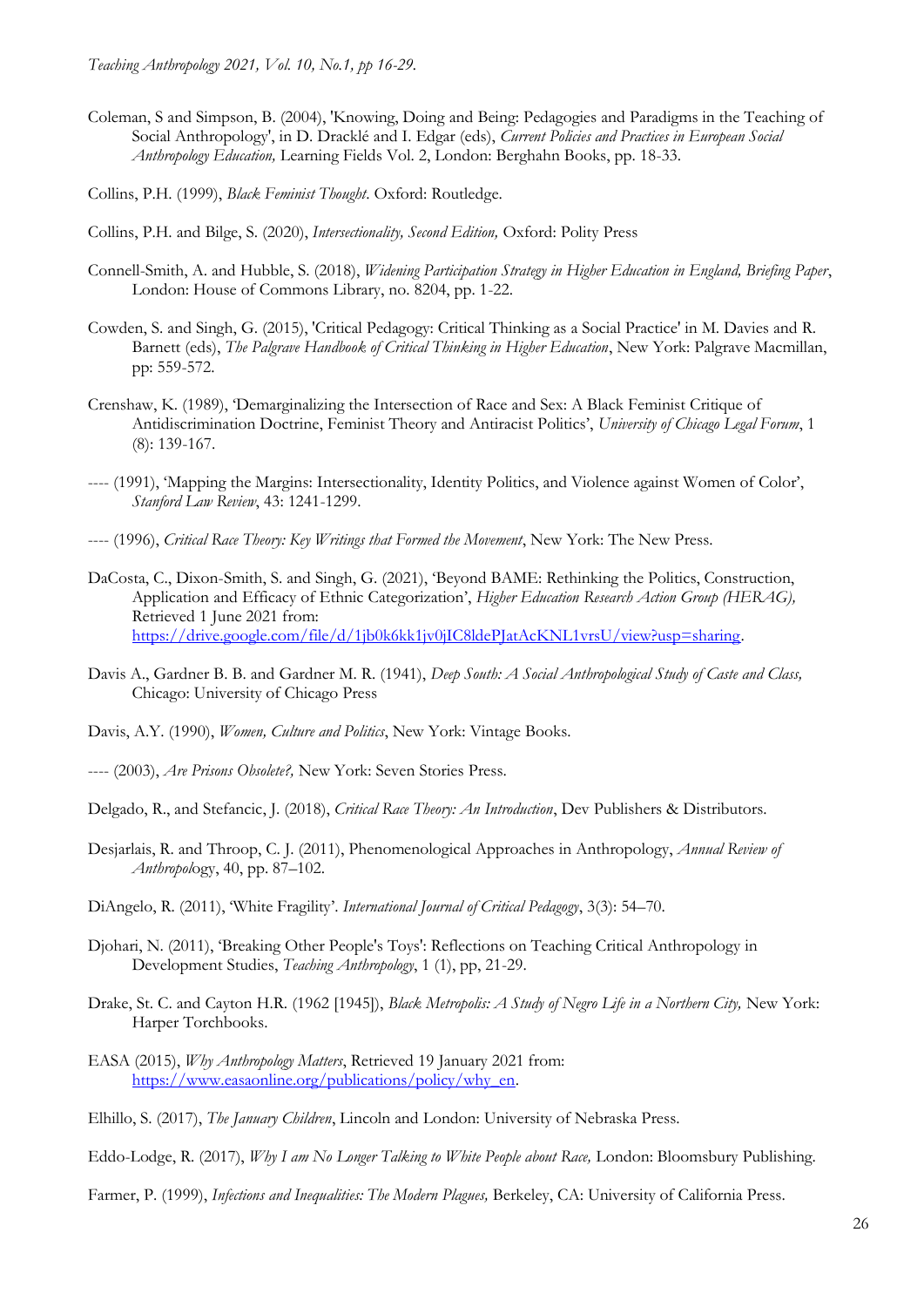Freire, P. (1996), *Pedagogy of the Oppressed*, London: Penguin.

- Gay, R. (2017), *Hunger, A Memoir of (my) Body*, London: Corsair.
- Gillborn, D. (2005), 'Education Policy as an Act of White Supremacy: Whiteness, Critical Race Theory and Education Reform', *Journal of Education Policy*, 20 (4): 485-505.
- ---- (2006), 'Critical Race Theory and Education: Racism and Anti-Racism in Educational Theory and Praxis', *Discourse: Studies in the Cultural Politics of Education***,** 27 (1): 11-32.
- Gonzalez, N. (2004), 'Disciplining the Discipline: Anthropology and the Pursuit of Quality Education', *Educational Researcher*, 33 (5): 17-25.
- Hahn, R. and Inhorn, M. (2009), *Anthropology and Public Health: Bridging Differences in Culture and Society*, Oxford: Oxford University Press.
- Harrison, I. E (1987), 'The Association of Black Anthropologists: A Brief History', *Anthropology Today*, 3 (1), pp. 17-21.
- Hesse, B. and Hooker, J. (2017), 'Introduction: On Black Political Thought Inside Global Black Protest', *South Atlantic Quarterly*, 116 (3): 443-456.
- hooks, b. (1989), *Talking Back, Thinking Feminist, Thinking Black*, Boston: South End Press.
- ---- (1994), *Teaching to Transgress*, London: Routledge.
- Hurston, Z. N. (1935), *Mules and Men*. Philadelphia, PA: J.B. Lippincott Company.
- Jones, L. (2019), 'History of Race and Racism,' 15/07/2019, University of East London.
- Jordan, B. (1993 [1978]), *Birth in Four Cultures: A Cross-Cultural Investigation of Childbirth in Yucatan, Holland, Sweden and the United States*, *Fourth Edition,* Prospect Heights, IL: Waveland Press.
- Kleinman, A. (1978), 'Concepts and a Model for the Comparison of Medical Systems as Cultural Systems', Social *Science and Medicine*, 12: 85-93.
- Kozulin, A., Gindis, B., Ageyev, V. and Miller, S. (2003), *Vygotsky's Educational Theory in Cultural Context*, Cambridge: Cambridge University Press.
- Ladson-Billings, G. (1995), 'Toward a Theory of Culturally Relevant Pedagogy', *American Educational Research Journal*, 32 (3): 465-491.
- LeCompte, M. and Schensul, J. (2010), *Designing and Conducting Ethnographic Research, an Introduction. Second Edition*, New York: Alma Mira Press.
- ---- (2016), *Ethnography in Action, a Mixed Methods Approach,* New York: Alma Mira Press.
- Lee, C. D. (2017), 'An Ecological Framework for Enacting a Culturally Sustaining Pedagogy' in D. Paris and H. S. Alim (eds), *Culturally Sustaining Pedagogies: Teaching and Learning For Justice in a Changing World*, New York: Teachers College Press, pp. 261-273.
- Leonardo, Z. (2004), 'The Color of Supremacy: Beyond the Discourse of "White Privilege"', *Educational Philosophy and Theory*, 36 (2): 137-152.
- Lorde, A. (1977), *Sister Outsider*, Berkeley: Crossings Press.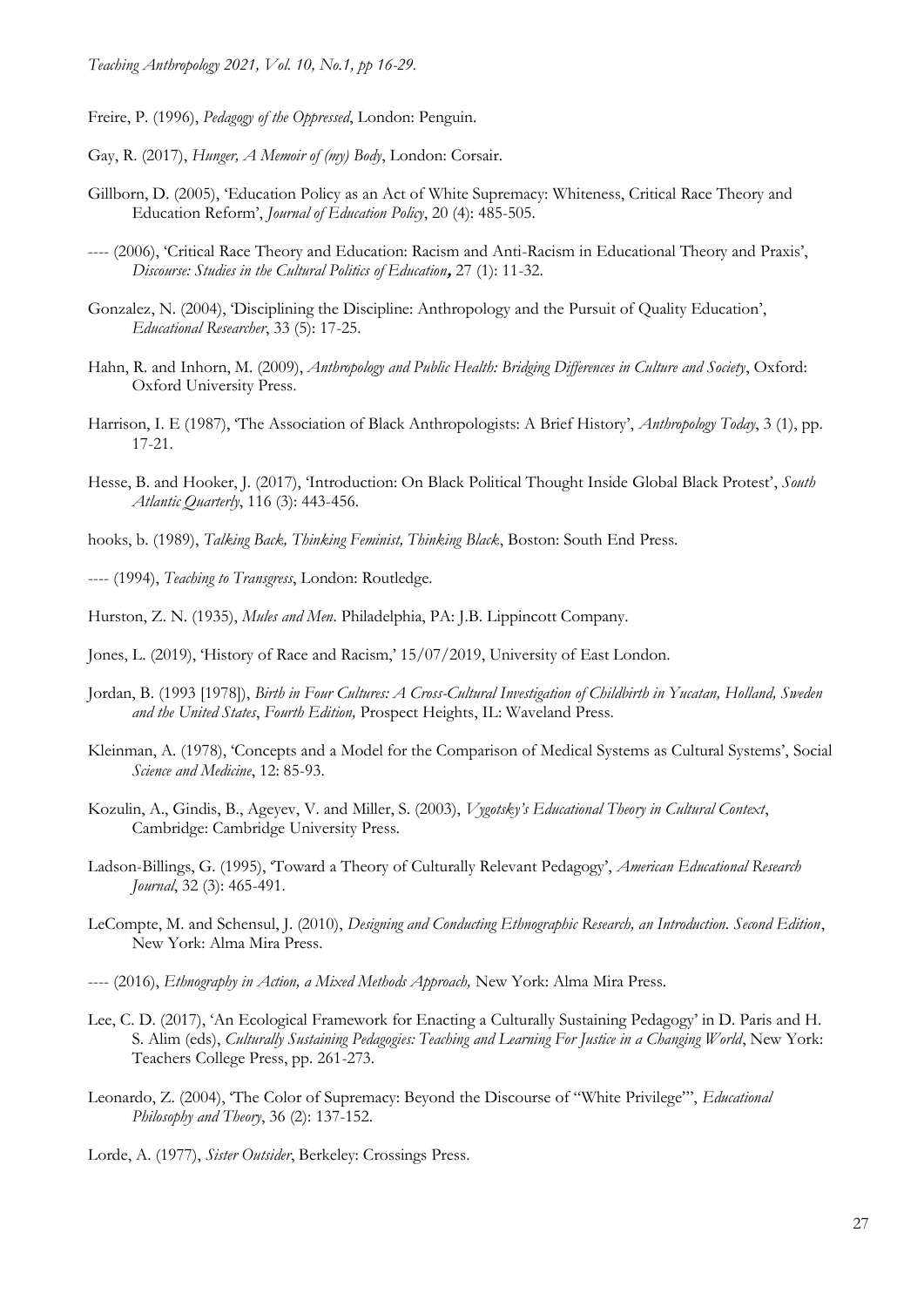- Marmot, M., Allen, J., Goldblatt,P., Herd, E., Morrison, J. (2020), *Build Back Fairer: The COVID-19 Marmot Review. The Pandemic, Socioeconomic and Health Inequalities in England*, London: Institute of Health Equity. Retrieved 17 January 2020 from: [http://www.instituteofhealthequity.org/resources-reports/build-back](http://www.instituteofhealthequity.org/resources-reports/build-back-fairer-the-covid-19-marmot-review/build-back-fairer-the-covid-19-marmot-review-full-report.pdf)[fairer-the-covid-19-marmot-review/build-back-fairer-the-covid-19-marmot-review-full-report.pdf.](http://www.instituteofhealthequity.org/resources-reports/build-back-fairer-the-covid-19-marmot-review/build-back-fairer-the-covid-19-marmot-review-full-report.pdf)
- McElroy, A. (1996), 'Medical Anthropology', In D. Levinson and M. Ember (eds), *Encyclopedia of Cultural Anthropology*, New York: Henry Holt.
- McIntosh, P. (1988), 'White Privilege and Male Privilege: a Personal Account of Coming to See Correspondences through Work in Women's Studies', *Working Paper No. 189*, Wellesley: Center for Research on Women.
- Miller, S. (2003), How literature discussion shapes thinking, ZPDs for teaching/learning habits of heart and mind, In A. Kozulin *et al*., (eds.) *Vygotsky's Educational Theory in Cultural Context*, Cambridge: Cambridge University Press, pp. 289-316.
- Mirza H.S. (2018), 'Racism in Higher Education: "What Then, Can Be Done?"', in J. Arday and H. Mirza (eds) *Dismantling Race in Higher Education,* London: Palgrave Macmillan, pp. 3-23.
- Morgan, W. (2020), 'The University Awards Gap', 15/01/2020, University of East London.
- Mullings, L. (2005), 'Interrogating Racism: Toward an Antiracist Anthropology', *Annual Review of Anthropology*, 34: 667-693.
- Opara, E. (2017), 'The Transformation of my Science Identity', in D. Gabriel and S. A. Tate (eds), *Inside the Ivory Tower: Narratives of Women of Colour Surviving and Thriving in British Academia*, London: UCL Institute of Education Press, pp. 124-135.
- Paris, D. and Alim, H. S. (2017), *Culturally Sustaining Pedagogies: Teaching and Learning for Justice in a Changing World*, New York: Teachers College Press.
- PHE (2016), *Public Health Skills and Knowledge Framework*. London: Public Health England. Retrieved 27 January 2021, from [https://assets.publishing.service.gov.uk/government/uploads/system/uploads/attachment\\_data/file/584](https://assets.publishing.service.gov.uk/government/uploads/system/uploads/attachment_data/file/584408/public_health_skills_and_knowledge_framework.pdf) [408/public\\_health\\_skills\\_and\\_knowledge\\_framework.pdf](https://assets.publishing.service.gov.uk/government/uploads/system/uploads/attachment_data/file/584408/public_health_skills_and_knowledge_framework.pdf) .
- Riaz, A., Azad, H., Goh-Mah, J., Wanga, J. and Pinkerton, L. (2014). 'Part One: Ethnic Minority? No, Global Majority', *Media Diversified,* 23/01/2014*,* Retrieved 22 October 2020 from: <https://mediadiversified.org/2014/01/23/ethnic-minority-no-global-majority/>
- RHS (2018), 'Race, Ethnicity and Equality Report', *Royal Historical Society.* Retrieved 30 January 2021 from: <https://royalhistsoc.org/racereport/>
- Saro Wiwa, K. (2005), *A month and a day & Letters*, Banbury: Ayebia Clarke Publishing.
- Scheper-Hughes, N. (1990), 'Three Propositions for a Critically Applied Medical Anthropology', *Social Science and Medicine*, 30 (2): 189-197.
- Sharpe, C. (2016), *In the Wake, On Blackness and Being*, Durham, NC: Duke University Press.
- Singer, M., Baer, H., Long, D. and Pavlotski, A. (2019), *Introducing Medical Anthropology: A Discipline in Action*, London: Roman and Littlefield.
- Singh, G. (2011), 'The Black Student Experience in Higher Education', 03/11/2011, *Race Equality in HE: Achievements, Future Challenges and Possible Solutions Conference*, Oxford University.
- Spivak, G. (1998), 'Can the Subaltern Speak?', in C. Nelson and L. Grossberg (eds), *Marxism and the Interpretation of Culture*, London: MacMillan.